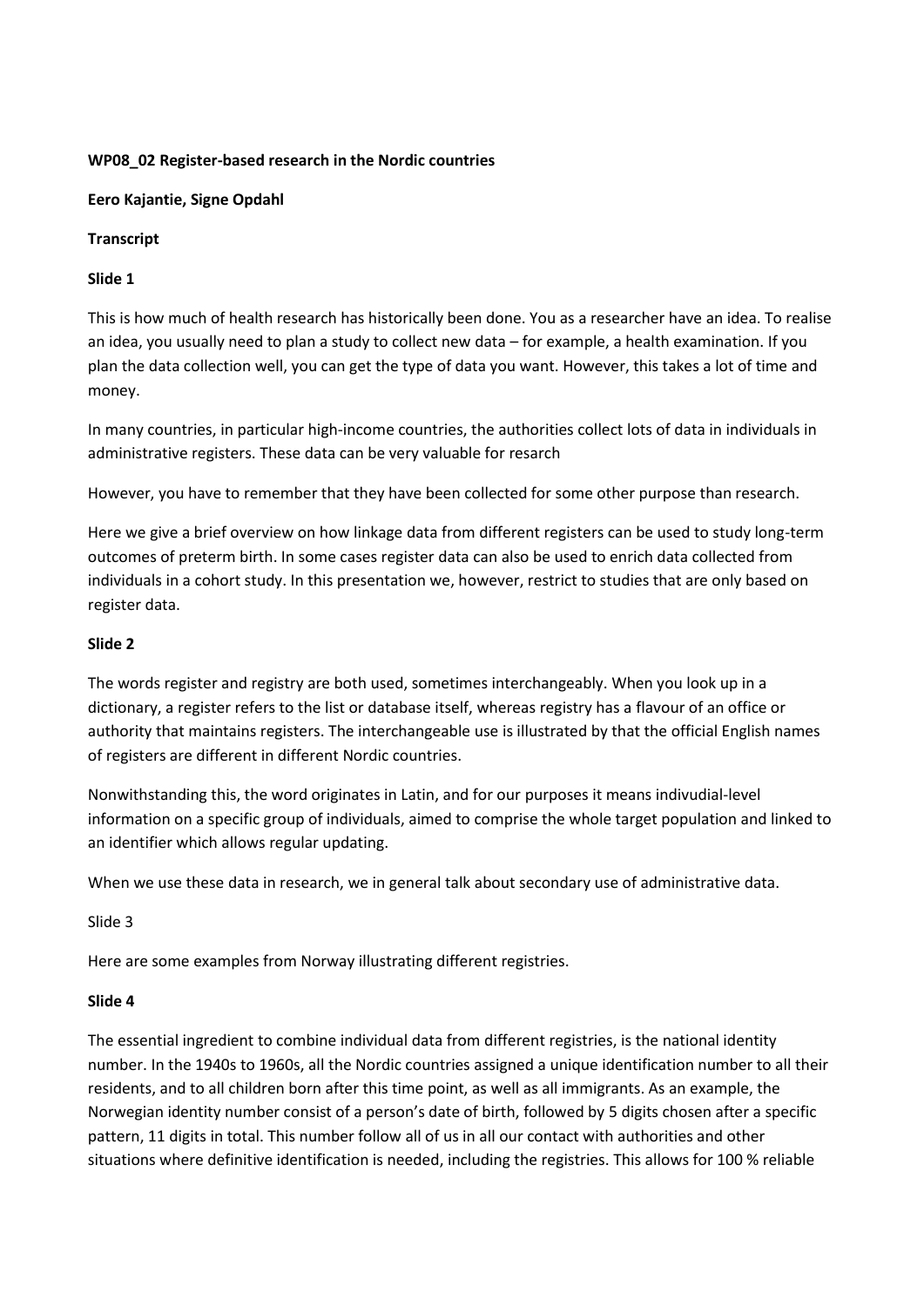linkage of individual level information from different registries for the entire population, but requires a high level of trust between the public and the authorities to be acceptable from an ethical perspective.

# **Slide 5**

In RECAP, research using data from the Nordic registries is organised in a separate work package. To the left, we show the main collaborating institutions, and to the right, we have listed the size of the total population and the typical size of the birth cohorts in each country. You can also see when the Medical birth registries, which form the basis for the research cohorts in WP8, were established.

# **Slide 6**

Some of the most obvious strenghts of registry data stem from the fact that the registries are nationwide and most have mandatory or automated reporting. This means that the entire population is included, which gives us large number of participants with practically no selection or loss to follow-up.

Other advantages are that the data are collected regardless of our particular research project and mostly as part of clinical routine, so participants are not subjected to any extra tests or procedures as a result of our research. Although there are costs involved in the linkage procedures and the data management is complicated and time consuming, registry-based research have low costs compared to clinical studies.

The registration of family relations also allows for inventive designs taking genetics and other family factors into account.

# **Slide 7**

If you are thinking that this sounds too good to be true, we can reassure you that there are also a number of limitations to be aware of when using registry data for health research.

It is important to remember that the data are collected as part of clinical or administrative routine, and not specifically for your research project. Typically, data are recorded for diseases and medical procedures, but there are generally few data describing function, behaviour or lifestyle. You might not find all the data on your wish-list and important confounders might be unavailable.

Most of our key health registries have existed for decades, and although this allows for trend studies and long-term follow-up, it may also mean that registration practices have changed over time and it certainly means that a large number of health workers have performed the registration.

#### **Slide 8**

Here we illustrate by some examples how the quality of different variables may differ, and even for some variables it may differ based on definition and time.

Death registers and cancer registers are in general very reliable, use multiple sources to obtain information and have resources to verify individual-level data should questions arise. Birth weight, recorded in a medical birth register, is also usually very complete and reliable. The same applies to a number of severe and common medical disorders usually diagnosed or treated in a hospital. For such disorders there often are published studies in which the diagnoses have been validated against medical records.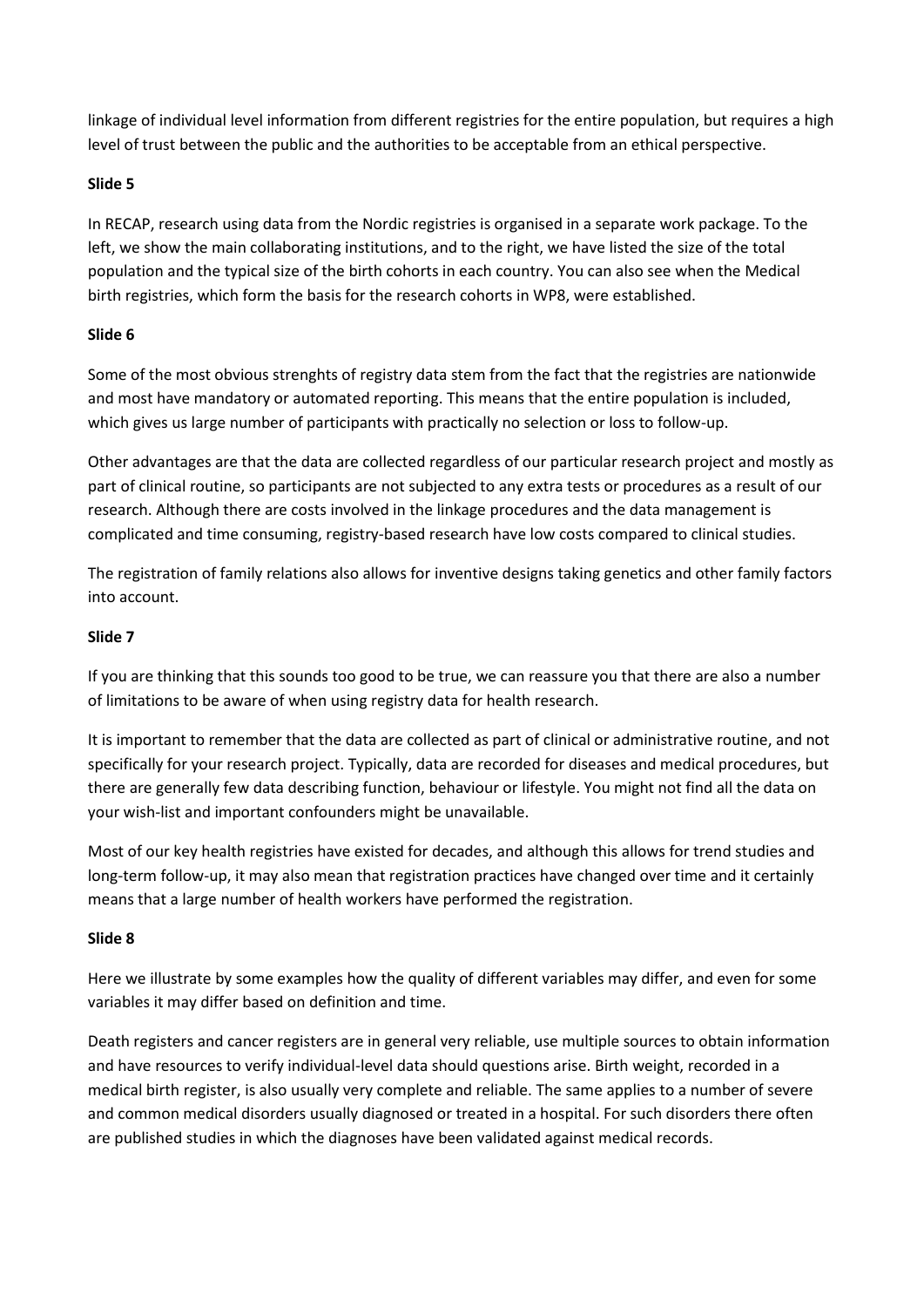Asthma is an example of a disease which can be indicated by several types of register data. You can use diagnoses in a specialty inpatient or oupatient clinic. However, at least for adults, only people with more severe symptoms are likely to visit these clinics, while most are diagnosed in primary care. Primary care data have traditionally not been available for research, althought this is changing. But currently we need to restrict us to specialty clinic diagnoses, which generally are quite reliable, but capture only the more severe cases; in other words, they are specific but not very sensitive. The same applies to something we call medication special reimbursement, which is unique to Finland; if you fulfil defined lung function criteria, by a clinician's statement approved by a physician in the national social insurance institution, and need medication most of the year, you qualify. Again, specific but not very sensitive. By contrast, if you take all who have purchased a prescibed asthma medication, you will identify more people, but a proportion of them probably have medication for symptoms and may not qualify for the lung function criteria.

Gestational diabetes is an example of a disease which varies by country and over time. This example is from Finland. Since 2004, the Medical Birth Register has included information on whather an oral glucose tolerance test has been abnormal and whether a mother has used insulin in pregnancy. This is fairly sensitive and specific. IN 2003 and before, this information come through ICD diagnosis codes recorded in Medical Birth Register or Hospital Register. The ability to distinguish gestational from other types of diabetes, mainly type 1, has also improved with the newer ICD versions.

### **Slide 9**

Because of privacy restrictions, we have not been able to make individual-leven register data directly available through the RECAP platform. However, the key datasets have been harmonised and metadata are available on the platform. How can you access these data?

I want to emphasise that now, in 2021, the system is very much in transition. Decision-makers are more and more understanding the utility of register data, and technical developments have allowed the creation of secure remote access systems, where datasets specified in data permissions are located in a centralised server, which typically operate standard statistical software (but may not accommodate special software), but typically do not allow export of individual-level data. These systems can be very helpful in allowing data access from different locations, but have restrictions, in particular when using data from different countries simultaneously.

Regardless of a possible secure remote access system, the use of individual-level data is always based on a research plan and a permission from the register authority. This is given for variables specified in the application and restricted to individuals listed in that application. In Norway and Sweden, you in addition need an Ethics approval. Generally, if you have a sensible research plan, you should get a permission, but sometimes this can take very long time; the time can be difficult to predict.

Traditionally there have been restrictions in accessing the data from abroad, although, with some exceptions, there should not be legal constraints within the European Economic Area.

All this means that this is a long-term process, and many researchers choose to collaborate with a Nordic group. In the RECAP register work package, we welcome collaborations.

# **Slide 10**